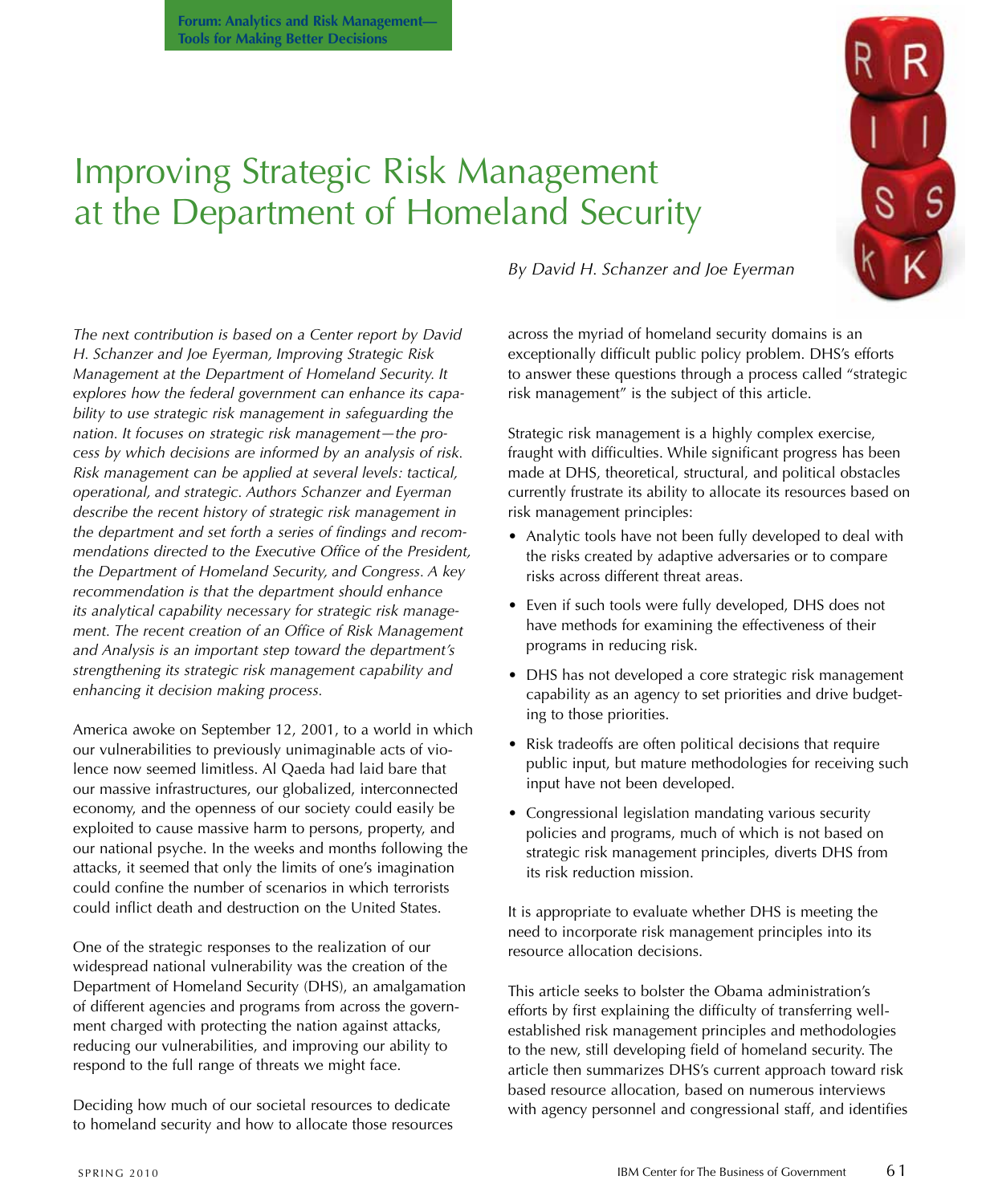

*David H. Schanzer is an Associate Professor of the Practice at the Sanford School of Public Policy at Duke University and co-director of the Institute for Homeland Security Solutions, a research consortium between Duke, UNC Chapel Hill, and RTI International, focusing on applied social science*  research in support of the national homeland security mission. He also is *an Adjunct Professor of Public Policy at the University of North Carolina. He teaches and writes about counterterrorism strategy, counterterrorism law and policy, and homeland security.*

the hurdles the agency and Congress face in attempting to develop budgets informed by the concept of risk. The final section contains recommendations for the Obama administration and Congress on steps that they can take to enhance government's ability to allocate efficiently the resources available for homeland security to fulfill the constitutional duty to "provide for the common defense."

### **The Challenge of Applying Strategic Risk Management To Homeland Security**

The concept of strategic risk management is not new. Businesses are constantly assessing the risks they face and taking steps to adjust to changing circumstances—whether by selling or purchasing new assets, taking on or reducing debt, or increasing or reducing their workforce. On a micro level, families are risk managers as well. We are constantly assessing risks that we face and responding. We purchase insurance to shift certain risks to others. We take steps like fixing an old roof or getting more exercise to mitigate risks to our property or personal health. Certain risk we choose to accept—like the risk of driving to work or allowing an old tall tree to remain right next to our home. The range of choices we make in our lives is, in a sense, a form of strategic risk management.

Application of strategic risk management to the concept of homeland security, however, is a relatively new and poorly understood topic. This section discusses the need to apply strategic risk management to homeland security and identifies many of the difficult challenges of incorporating concepts and tools developed in other areas to this new and evolving area.

increased funding for enhanced homeland security flowed freely in the initial months following 9/11 through supplemental appropriations measures and large increases for particular programs, such as transportation security. Creation of the DHS brought greater focus to the question of homeland security funding that became the topic of political discourse between Congress and the executive branch, as well as a

dialogue between the federal, state, and local branches of government.

While there is no agreed-upon definition for the term "risk," in its new publication, *DHS Risk Lexicon,* the department's extended definition of risk is "potential for an adverse outcome assessed as a function of threats, vulnerabilities, and consequences associated with an incident, event, or occurrence."

By developing tools to make mathematical calculations of these factors, risk science can provide a means of assessing the risk reduction value of a given policy, program, or budgetary investment. Even in fields where risk science is well developed, such as environmental protection, results of risk analysis are still only tools that inform decision making and cannot dictate policy results or replace the need for judgment.

identifying risk management as a core principle guiding DHS activities made a great deal of sense. Yet, putting this concept into practice in the homeland security domain has proven to be a daunting task. From the earliest days after creation of the department, many placed faith in the idea that we could develop a formula or matrix that could answer the questions such as, "How much should we be spending to keep us safe?" or "Should we be spending more money on chemical detectors on subways or new anthrax vaccine?"

The calls for improved risk management have not only emanated from Congress. The 9/11 Commission was among the first of many expert panels to raise the topic, concluding that homeland security funds should be allocated "based on

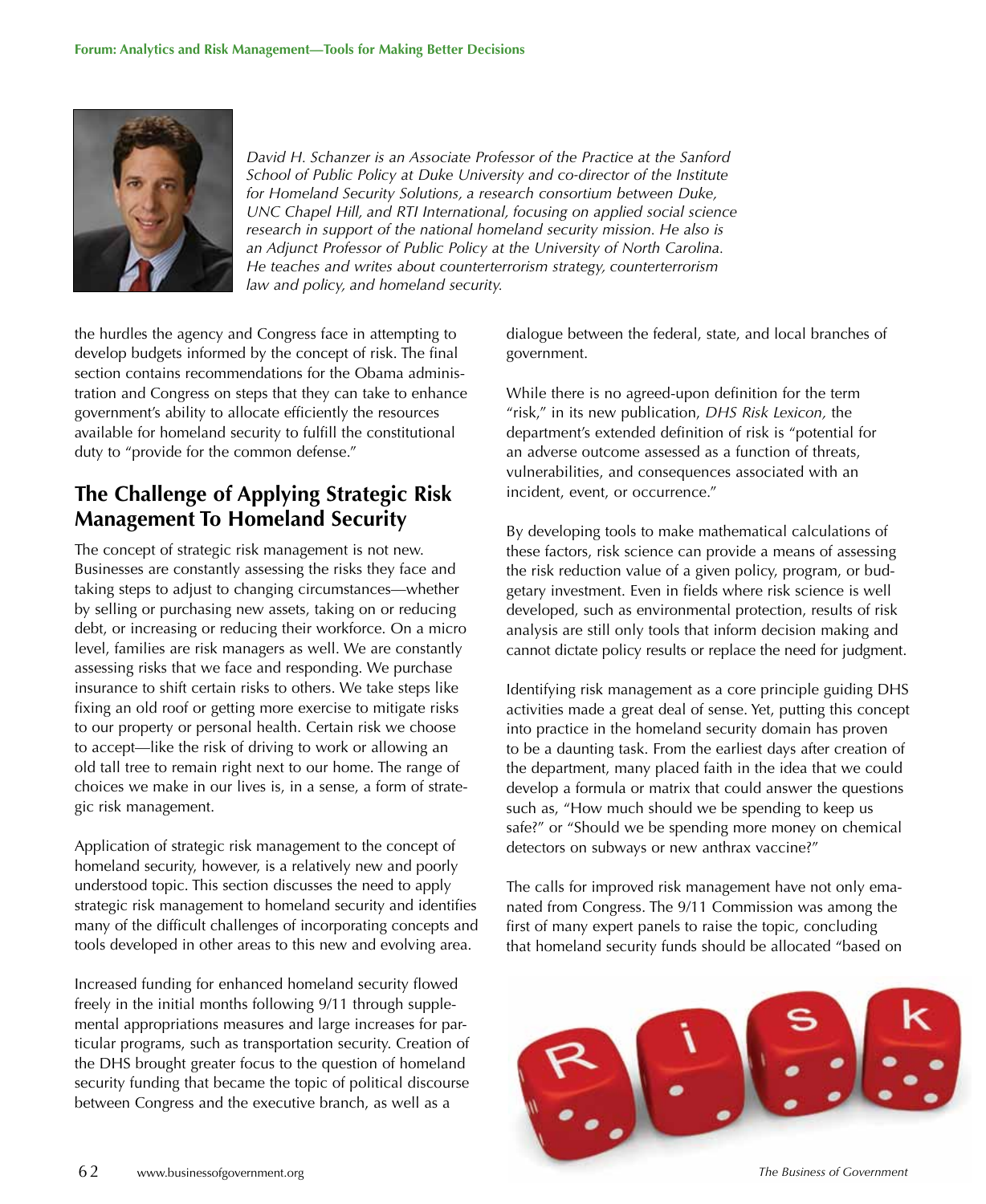*Joe Eyerman is the co-director of the Institute for Homeland Security Solutions (IHSS) and the director of RTI's Health Security Program. Dr. Eyerman has more than 17 years of professional experience statistically modeling social behavior and managing data for the analysis of political behavior and conflict. His substantive interest is in the modeling of decision processes related to political behavior, group decision making, multiagency coordination, and political conflict. His recent methodological work has focused on the relationship between the data collection process and error in population estimates on a variety of bioterrorism, public health, and surveillance studies.*



an assessment of threats and vulnerabilities." in 2007, the Government Accountability Office convened an expert panel to identify and address risk management challenges.

in 2008, on the seventh anniversary of 9/11, the Homeland Security Advisory Council listed improving risk management among the top challenges for DHS. The Council concluded:

Determining the risks to Homeland and using a risk management approach to allocate resources, make decisions, and communicate threats, readiness and protective actions has not been perfected. This will require establishing and improving performance metrics for measuring risk and building a framework for risk-informed decision-making.

While the need to apply strategic risk management principles to homeland security is well-founded and compelling, it is important to understand the difficulties of applying this wellestablished methodology to the new and evolving discipline of homeland security.

One can begin to grasp the enormity of the task of developing a unified, comprehensive risk assessment that can be used to guide DHS's budget allocation decisions. All the factors that comprise threats are enormously difficult to calculate. Threats (not only from terrorism, but natural disasters and unintentional accidents) are extensive, varied, and uncertain. The scale of estimating the vulnerabilities in our complex, diversified, and densely populated country are massive. And calculating the consequences of a possible event is complicated by the interconnected nature of our economy, where small impacts in one area could have spiraling ripple effects throughout the economy.

Furthermore, we have been using risk science to attempt to inform decision making in areas like environmental protection and workplace safety for decades, but are just beginning to develop methods for quantifying the elements of risk with respect to homeland security. We have well-established models to predict how changes in policy will affect the level of

air pollution on the population, but these models just don't exist for predicting terrorist attacks.

There is a great degree of uncertainty as to when, where, and how terrorists will attack. Moreover, terrorists are adaptive adversaries. Any action we take to prevent a particular type of attack will lead to a change in the terrorists' strategy and tactics that may render the protective action moot. Take, for example, chemical plant security. intelligence might suggest that terrorist organizations intend to infiltrate a plant and detonate an explosive. in response, we invest millions installing surveillance cameras and otherwise improving perimeter security. Yet, having observed our build-up in perimeter security, the terrorists merely switch tactics to highjacking a rail chemical container in transport.

Measuring risk is also uncertain because we do not know how populations and governments will respond when attacks occur:

- Will there be mass panic, causing huge consequences, or will a response be orderly and effective?
- Will governments respond in a manner proportionate to the risk, or will they overreact and inflict unnecessary harm on economy or the social fabric of society?

We also have to take into account that not only are these risks objectively uncertain, but individuals will have varying subjective evaluations of risk levels (which helps explain why some people evacuate when a hurricane is approaching and others go surfing).

Finally, homeland security problems often involve multiple stakeholders who have varied interests. Take, for example, the issue of screening cargo in foreign ports—which seems to be a commonsense security measure. Any decision regarding these foreign inspections, however, implicates diplomatic relations with the other countries, multiple corporate stakeholders, unknown and unpredictable impacts on the global supply chain, government employment issues, protection of proprietary information, data integrity issues, and customs collection matters to name but a few of the stakeholders and interests.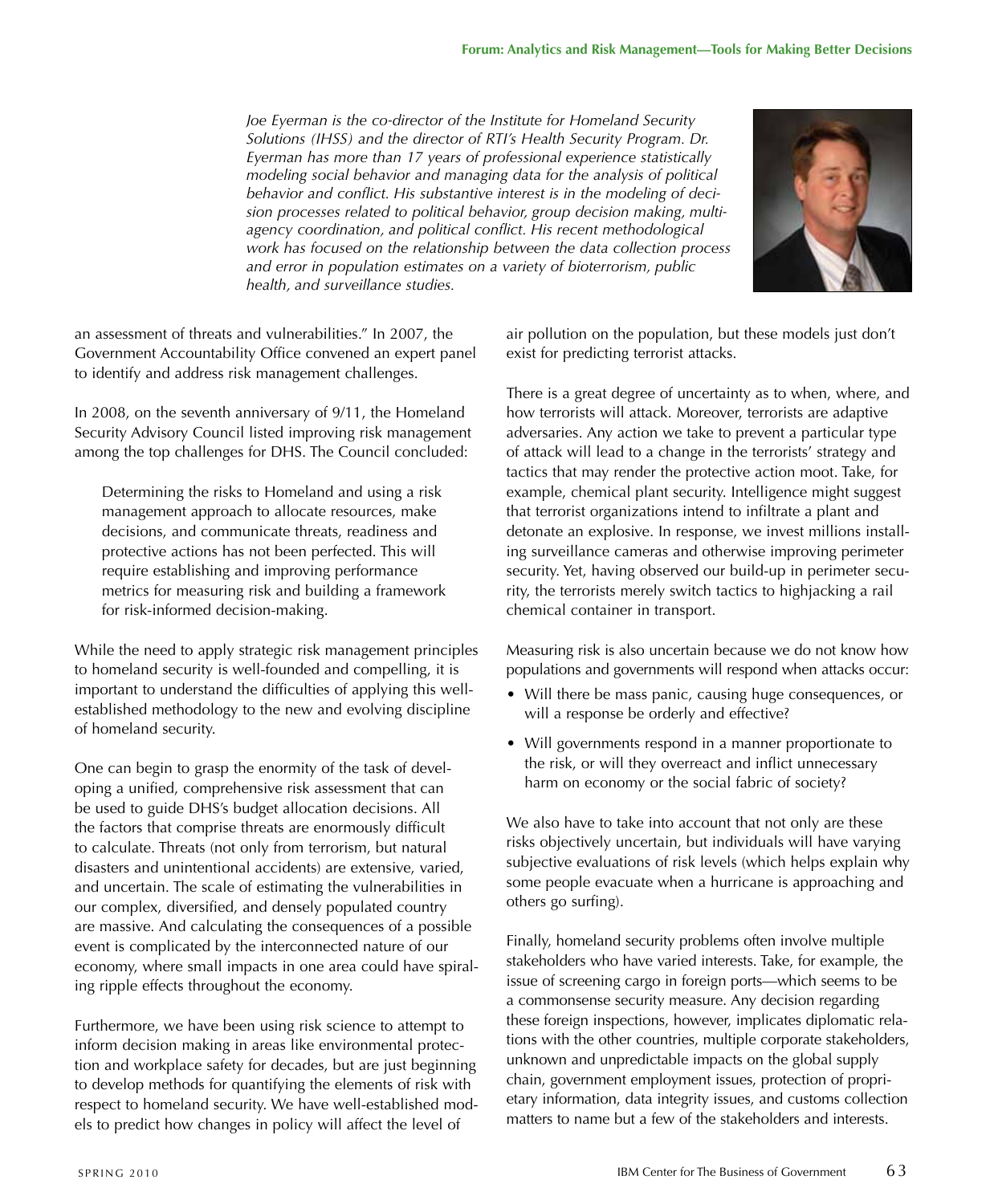### **Strategic Risk Management Is a Process, Not a Formula**

All of these difficulties make analyzing homeland-security risks an especially "wicked" problem. Such problems are not amenable to solutions based on simple risk formulas, but rather require discourse based, multiparty conflict resolution techniques. in an ideal world, DHS would be able to produce a list of our top five security priorities with a scientific formula explaining how the ranking was developed and how federal spending will systematically reduce the societal risk our nation faces. But this notion is entirely unrealistic.

Not only is it important to understand that risk management is a process of governance, but also that risk management is a continuous cycle. The Government Accountability Office has developed a risk management cycle representing the ongoing nature of this process. As Figure 1 indicates, the first step is developing strategic goals based on inputs from the intelligence community concerning threats, the existing legal and policy framework, the availability of technology to address the identified risks, and public input. This is followed by a process of assessment, whereby the causes of the risks are identified, possible means for mitigating risk are evaluated, and the cost and benefits of the courses of action are calculated. policymakers must then select a course of action, which entails assigning responsibilities and providing resources. The policy is then implemented and, importantly, evaluated. These evaluations then inform the revision of the strategic goals, and the process begins anew.

## Strategic goals, objectives and constraints Risk assessment Alternatives evaluation Management selection Implementation and monitoring

**Figure 1: GAO Risk Management Cycle**

### **Risk Management at the Tactical, Operational, and Strategic Levels**

Risk management activities are needed and are taking place at DHS at several levels:

- **Tactical risk management** refers to the process for selecting among alternative courses of action that are permitted within a given policy. An example of tactical risk management at DHS is the Coast Guard's process for determining the place of refuge for a distressed vehicle when it needs to enter a port for repairs.
- **Operational level decisions** require selection among policy options to achieve a stated objective. For example, the Transportation Security Administration is using risk management techniques to select among the various options for providing enhanced aviation security.
- **Strategic risk management** is the process through which these decisions are informed by the concept of risk. This paper is focusing on decision making at the strategic level—where the entire agency establishes goals, sets policy to meet those goals, and then allocates resources to implement policy.

### **Risk Management Through Strategic Planning**

Developing a risk management approach requires the infusion of risk management principles at all levels of DHS's planning process. The strategic plan ultimately drives the budget process and the allocation of resources to specific programs.

DHS's Strategic plan for fiscal years 2008–2013 establishes five goals for the agency:

- Protecting the nation from dangerous people
- Protecting the nation from dangerous goods
- protecting critical infrastructure
- Strengthening preparedness and emergency response capabilities
- Strengthening and unifying DHS operations and management

### **Strategic Risk Management Through Budgeting**

Only recently have efforts been made to apply risk management techniques to the DHS budgeting process. DHS's early budgets were, in essence, a combination of budgets from its legacy components plus budgets from new components designed to start programs and build capabilities as quickly as possible. There is no evidence that efforts were made in the early days of DHS to systematically assess risks and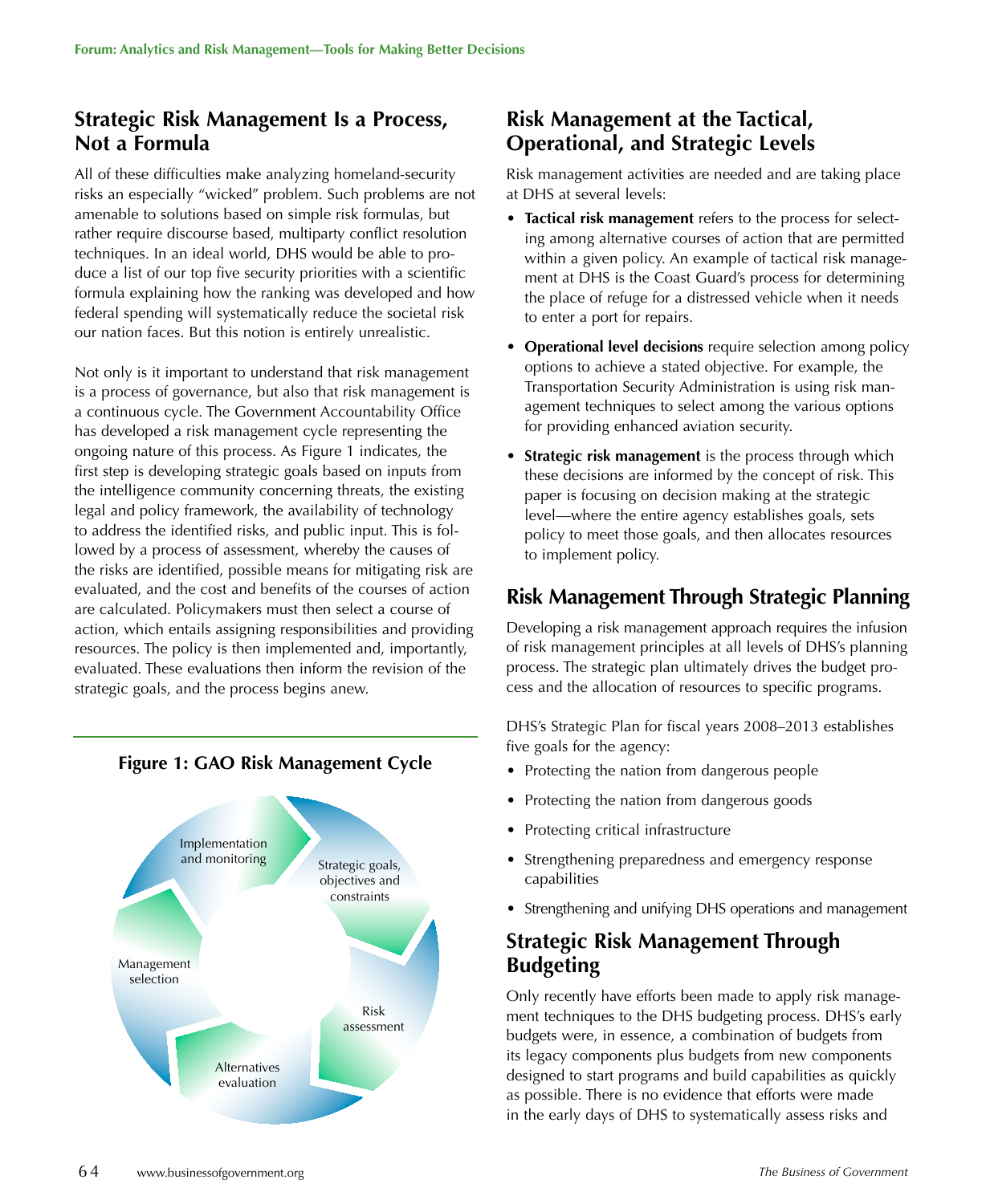### **A Simple Example of Strategic Risk Management in Homeland Security**

The difficulty of developing methodologies to manage the full range of security risks for which DHS is responsible is best explained through a simplified example: How should DHS decide whether to spend an available \$5 million on security improvements to the Lincoln Tunnel in New York or on bio-protection suits for first responders in Los Angeles?

#### **Improvements on the Lincoln Tunnel would be important because:**

- Terrorists have struck in New York before and therefore are likely to do so again
- The tunnel has vulnerabilities that could be exploited by a terrorist attack to damage it
- if the tunnel is damaged, a large number of people could be killed and there would be severe economic consequences to the local and regional economies

#### **Spending on bio-protection suits in Los Angeles could also be justified because we know that:**

- Terrorists have expressed interest in bioterrorism and we believe they are capable of executing a bioterrorist attack
- Biological pathogens can be manufactured and spread throughout large population centers to make people ill
- if there is a bioterrorist attack, having trained and well equipped emergency first responders could save lives

Strategic risk management is a discipline that provides tools that begin to help us make these types of decisions. The concept of "risk" is helpful because it ties together the variables reflected in the example above by defining "risk" as the function of threat, vulnerability, and consequence  $(R = T \times V \times C)$ . In this formula, threat equals the likelihood that an attack could occur (which has two components what the terrorists' intentions are, and their capability to execute such an attack). Vulnerability reflects the likelihood that an attack, if launched, would be successful.

Consequences are the total impact that an attack would cause, including both tangible (deaths, damage to property, economic losses) and non-tangible impacts (such as effects on consumer confidence or national pride).

Applying these concepts to the example above, we could attempt (in this grossly simplistic way) to apply risk scores to the two attack scenarios. On a scale of 1 to 10, we might apply a 7 to the threat of a bomb attack on the Lincoln Tunnel, we could say that the bomb terrorists are capable of delivering to that target has a 50 percent likelihood of breaching the tunnel wall, and then estimate that the total consequences of such an attack in terms of lives lost, property and economic damage, and psychological tolls are \$2.0 billion. This would give the bomb scenario a risk score of 7 billion. Whereas we could score the threat level of the bioterror attack in Los Angeles as a 5, the likelihood that such an attack would infect 100,000 people at 25 percent, and estimate the consequences of such an attack would be 1,000 deaths and 25,000 long-term illnesses at a cost of \$5 billion, for a total risk score of 6.25 billion.

To answer our question about the relative value of the two proposed expenditures, we would need to estimate how each intervention would impact the overall risk. if the hardening of the tunnel wall would reduce the vulnerability from 50 percent to 25 percent, that would lower the tunnel risk score to 3.5 billion. if buying protective suits for first responders would reduce the consequences from \$5 billion to \$1 billion—that would reduce the risk score of the bioterror attack to 1.25 billion. Under this crude analysis, we lower the overall risk to the nation more with the expenditure on bioterror suits than hardening the Lincoln Tunnel. The concept of risk gives us at least some way to inform comparative judgments across dissimilar domains.



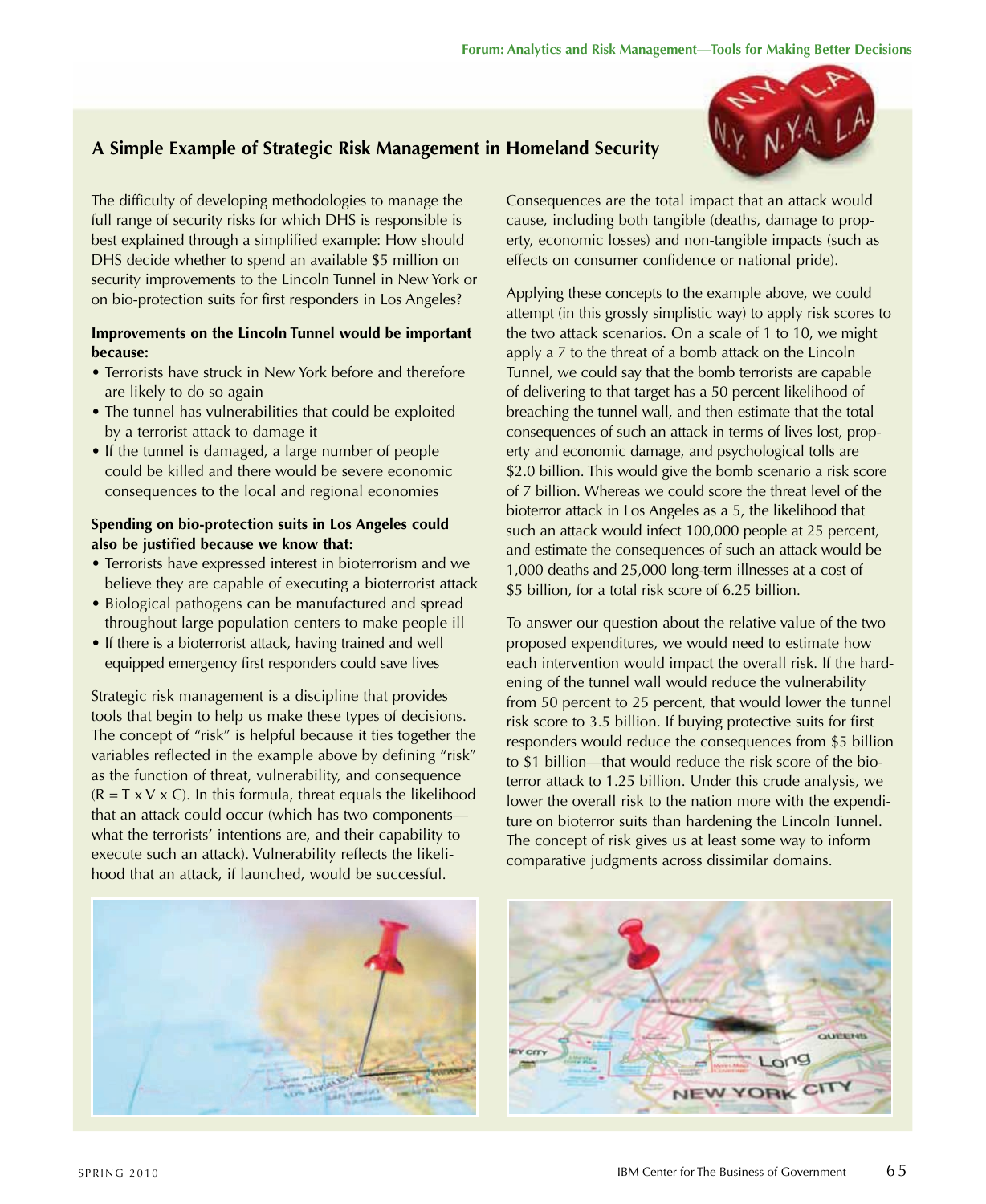allocate funds according to a strategic plan to reduce these risks as cost effectively as possible. Of course, this is understandable in light of the way DHS came into being—moving from a presidential proposal to authorizing legislation to swearing in of the first secretary in about seven months.

As Cindy Williams describes in her paper for the iBM Center for The Business of Government, the annual budgeting process is supposed to begin with a threat assessment presented by the DHS Office of intelligence and Analysis to identify emerging and declining threats. The planning process culminates in the preparation of the Integrated Planning Guidance, a memo from the secretary to DHS's components that discusses strategic goals, describes policy priorities, and provides fiscal guidance.

Our research confirmed Williams' conclusion that the front end of the planning, program, budgeting, and execution (PPBE) process "remains weak." The comprehensive threat assessment was not included as part of the planning process until the 2008 to guide development of the fiscal year 2010 budget. During that budget cycle, cross-component leadership meetings were held to review these threat assessments and establish departmental-wide priorities. These priorities were communicated to the components whose budgets are supposed to be responsive to the guidance produced during the cross-component meetings. Guidance from these cross-component meetings, however, was considered to be "one input among many."

in addition to these steps, DHS is developing a decision tool to attempt to inform its resource allocation process—known as Risk Assessment Process for Informed Decision-Making (RAPID). This program is being implemented by the Office of Risk Management and Analysis, created in April 2007 to develop a common framework across DHS to analyze and manage homeland security risk. This small office, located within the National Protection and Programs Directorate, was initially formed outside of the normal budget cycle with limited resources.

RAPID has identified 85 risk reduction areas (such as screening cargo for nuclear material) and mapped them against the priority goals identified in the DHS strategic plan. DHS's programs were then surveyed to identify the risk reduction areas that each program addressed. This tool is intended to provide a means to identify gaps in programming and allocate resources to programs when new strategic goals are developed or strategic priorities are shifted. it also provides a framework for program managers to justify their budgets in terms of how they contribute towards DHS risk reduction areas and strategic objectives. Although the program has been in development for over two years, it is not currently

delivering quantitative results that can be used to influence the strategic planning or budgeting process.

### **Strategic Risk Management Through Evaluation**

One aspect of the risk management process that is given too little attention is program evaluation. There is often an assumption that the development of a new program, a change in policy, or expenditure of funds will reduce risk in the manner intended. One security function that has been rigorously evaluated is the effectiveness of airport screeners, and we have learned, over time, that increased professionalism, training efforts and technological improvements have not reduced the rate of illicit materials entering security efforts to the degree that policymakers expected or desired.

The vast majority of DHS security programs, however, have had no or virtually no rigorous, independent evaluation to determine effectiveness. One DHS official noted that the agency was "at a prototype stage on the way to a pilot stage" for developing measurements of program effectiveness. The RAPID program, for example, uses subject matter experts to opine on program effectiveness because program evaluations (and even the means to evaluate such programs) are lacking.

The inability of DHS to measure comprehensively the baseline requirements and the effectiveness of its programs is a major hindrance to effective strategic risk management. it is virtually impossible to allocate resources based on reducing potential harms from security risks unless it can be determined that programs in which resources are being invested will actually work.

### **Impact of Congress on DHS's Strategic Risk Management Efforts**

Most discussions about DHS's difficulties developing strategic priorities and mapping resources against those priorities focus on deficiencies at the agency itself. it is important to recognize, however, that Congress plays an integral role in shaping the internal operations of DHS, allocating resources, and establishing legal mandates that DHS must meet, regardless of their risk reduction value. To better align DHS's resource allocations with their risk reduction value, therefore, Congress must be a risk manager as well.

The challenge will be to develop a jurisdictional and oversight regime that reflects the multi-disciplinary nature of DHS, while controlling the oversight burden and protecting the agency from overbearing congressional activities that divert the agency from its core priorities.